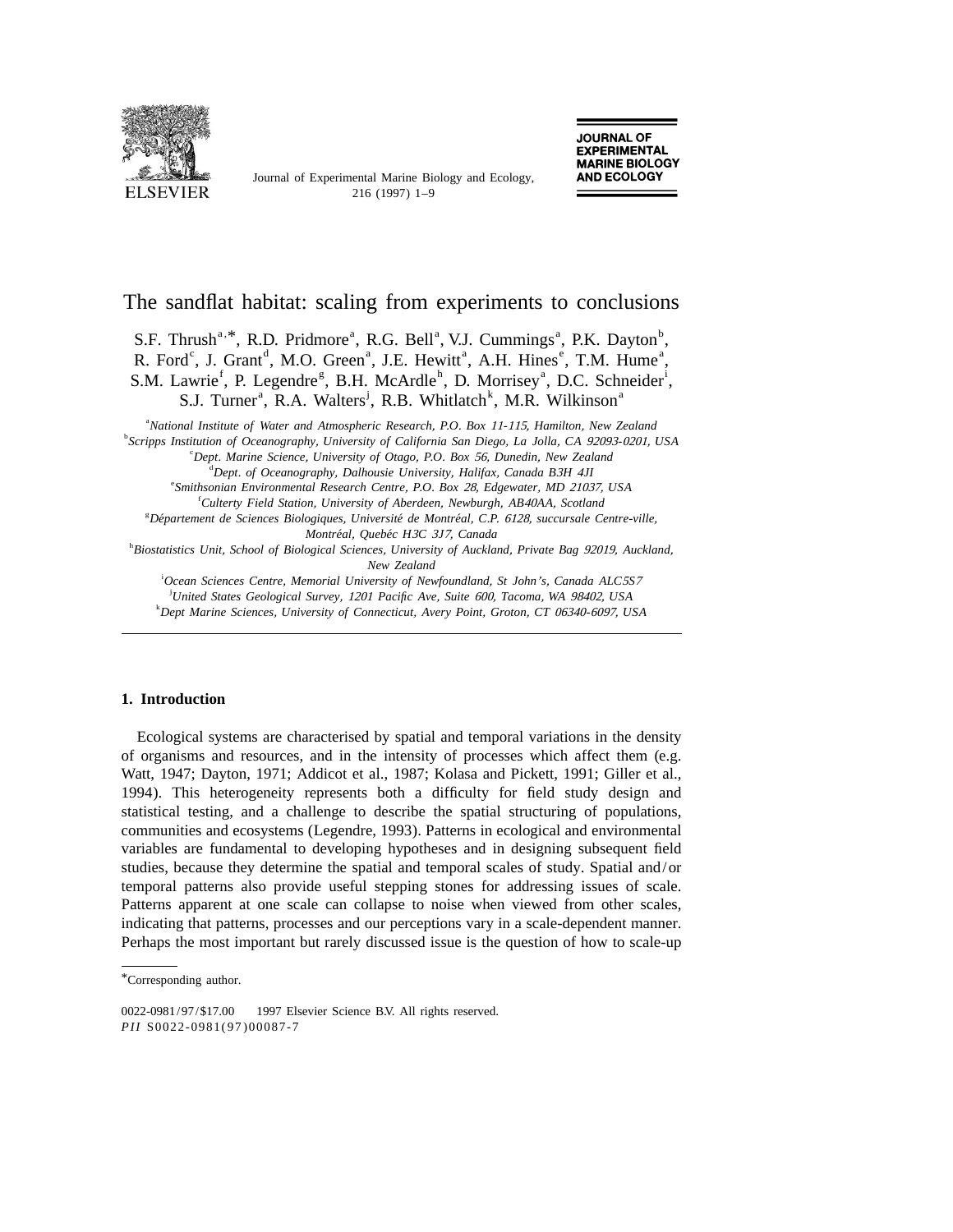from small-scale surveys and experiments to conclusions relevant at larger spatial and temporal scales.

It is useful to consider three separate components of scale: *grain*, the area of an individual sample (e.g. in surveys, core or quadrat; in experiments, replicate plot size); *lag*, the inter-sample distance; and *extent*, the total area over which samples were collected. While these descriptions originate from the geostatistical literature (see Isaaks and Srivastava, 1989), they have been applied to ecological studies (Wiens, 1989; Kotliar and Wiens, 1990; He et al., 1995). Comparisons of these various components provide an explicit description of the scope of an experiment or survey (Schneider, 1994). The appropriateness of a particular measurement scale will depend on the questions asked and the natural history characteristics of the organisms studied.

While patterns can be evaluated by surveying and used as a basis for generating hypotheses about mechanisms, experimental manipulations are usually (but not exclusively) used to test these hypotheses. Manipulations using controls and replicates are necessarily conducted at limited spatial and temporal scales (Levin, 1988; Hairston, 1989; Eberhardt and Thomas, 1991). However, many important ecological questions and pressing environmental problems concern integration over a wide range of spatial and temporal scales—especially the larger ones (Livingston, 1991; Carpenter et al., 1995; Thrush et al., 1995). Even where processes are operating on scales amenable to experimental manipulation, individual experiments frequently are conducted at only one location and the results of similar experiments in different locations are not always consistent (Thrush et al., 1996). Interpolating the results of studies by either extending the size of the area in which phenomena operate (i.e. changing the spatial grain) or generalising the results to different locations (i.e. changing the spatial extent) are important limitations currently facing ecologists, particularly in relating ecological changes to human impacts that are diffuse and/or operate over large spatial and temporal scales.

#### **2. The workshop**

In 1994 the National Institute of Water and Atmospheric Research (NIWA) sponsored a workshop to examine how spatial patterns interact with ecological processes and affect our ability to make generalisations. We sought to address the dichotomy of an understanding of ecological processes based largely on field manipulations and surveys over small scales (e.g. experiments with plot size of  $\langle 10 \text{ m}^2 \rangle$  and extents  $\langle 10^3 \text{ m}^2 \rangle$ versus the need to understand/predict larger scale ecological and environmental issues (e.g. scales of  $km<sup>2</sup>$  or whole harbours).

Data collection was an essential component of this workshop; our ideas needed to be embedded in practicalities and assessed empirically. The main aim of this collaborative series of studies was to include spatial scale within studies of pattern and process of a soft-bottom macrofaunal community living in a dynamic sandflat environment. For the workshop, investigators were invited to New Zealand to spend about 2 months working on the sandflats of Manukau Harbour, a site providing considerable background information on factors affecting distributions patterns of macrofauna. The approaches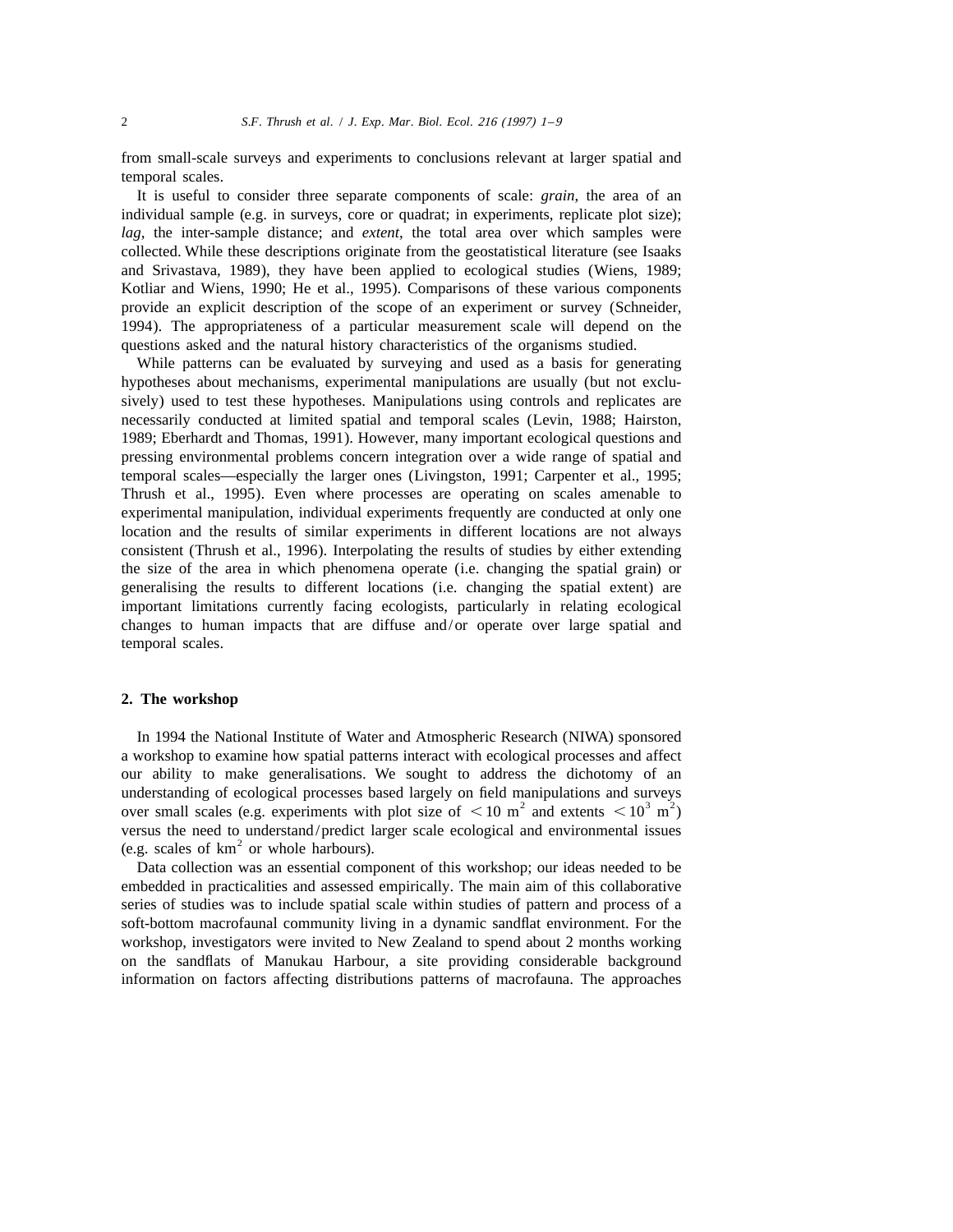represented by the participants can be classified as: (1) statistical analysis of pattern in relation to scale, (2) experimental analysis of benthic processes, (3) fluid and sediment dynamics of the benthic boundary layer, and (4) numerical modelling to predict large-scale patterns from knowledge of processes at relevant scales. Principally, we attempted to extend the generality of site-specific field studies by incorporating quantitative information on hydrodynamic processes (particularly mechanisms of bed disturbance and the movement of post-larval macrofauna) and by embedding experimental studies into the ambient spatial heterogeneity of dominant macrofauna. In this paper we present a broad overview of the ideas behind the workshop, a general description of the study site, and an outline of the subsequent papers.

Natural history information is important in developing studies which are sensitive to issues of scale because it provides insight into factors that spatially and temporally constrain species (e.g. life cycles, scales of movement and dispersal, resource requirements). Therefore, our first objective was to select a site where as much as possible was known about both the action and interaction of the physical and biological components of the environment. A second criterion was to focus on processes within, rather than among habitats, hence reducing the need for replication across habitats. We also wanted to work on a sufficiently large and representative area so that we could encompass within-habitat heterogeneity to permit generalisation. A final, but nevertheless important, criterion was the maximum sampling effort that we were able to invest in field work. The field site in Manukau Harbour chosen for this workshop met all these criteria, with previous research giving us a comparatively good knowledge of macrofaunal community structure and function and of various physical processes.

### **3. Study site**

The study site chosen for the workshop was the extensive intertidal flats off Wiroa Island in Manukau Harbour (37°01.3′S; 174°49.2′E), New Zealand (Fig. 1). This large (368 km<sup>2</sup>) harbour has extensive intertidal areas of which about 40% are intertidal sandflats. The harbour is mesotidal having semi-diurnal tides with mean neap and spring tidal ranges of 2.0 m and 3.4 m, respectively. The intertidal sandflat near Wiroa Island is exposed to the prevailing south-westerly wind with a fetch of 4 km (at mid tide) up to 17 km (at spring high tide). Light to moderate  $(5-10 \text{ m} \cdot \text{s}^{-1})$  west and south-west winds commonly blow across the sandflats, producing waves 10–30 cm in height and reworking sediments to a depth of 1–3 cm (Cummings et al., 1995; Dolphin et al., 1995). On the lower reaches of the sandflat, tidal currents are strong with peak flood and ebb velocities of 46 and 33 cm  $\cdot$  s<sup>-1</sup> respectively. Spring flood tide velocities exceed Shields threshold for sediment entrainment (Dolphin et al., 1995). On the middle and upper portions of the sandflat peak tidal velocities are typically under 30 cm  $\cdot$  s<sup>-1</sup>. The study sandflat is about 1.8 km wide and has a shallow gradient  $(0.097^{\circ})$ . Surface topography is characterised by areas of ridges and runnels (bar and trough bedforms  $2-20$  cm height,  $8-30$  m wavelength), wave generated ripples  $(1-2 \text{ cm height})$ , small patches  $(< 10$  m diameter) of eelgrass (*Zostera* sp.) and, during the summer months, feeding pits (usually 20–30 cm in diam. and 10–15 cm deep) created by eagle rays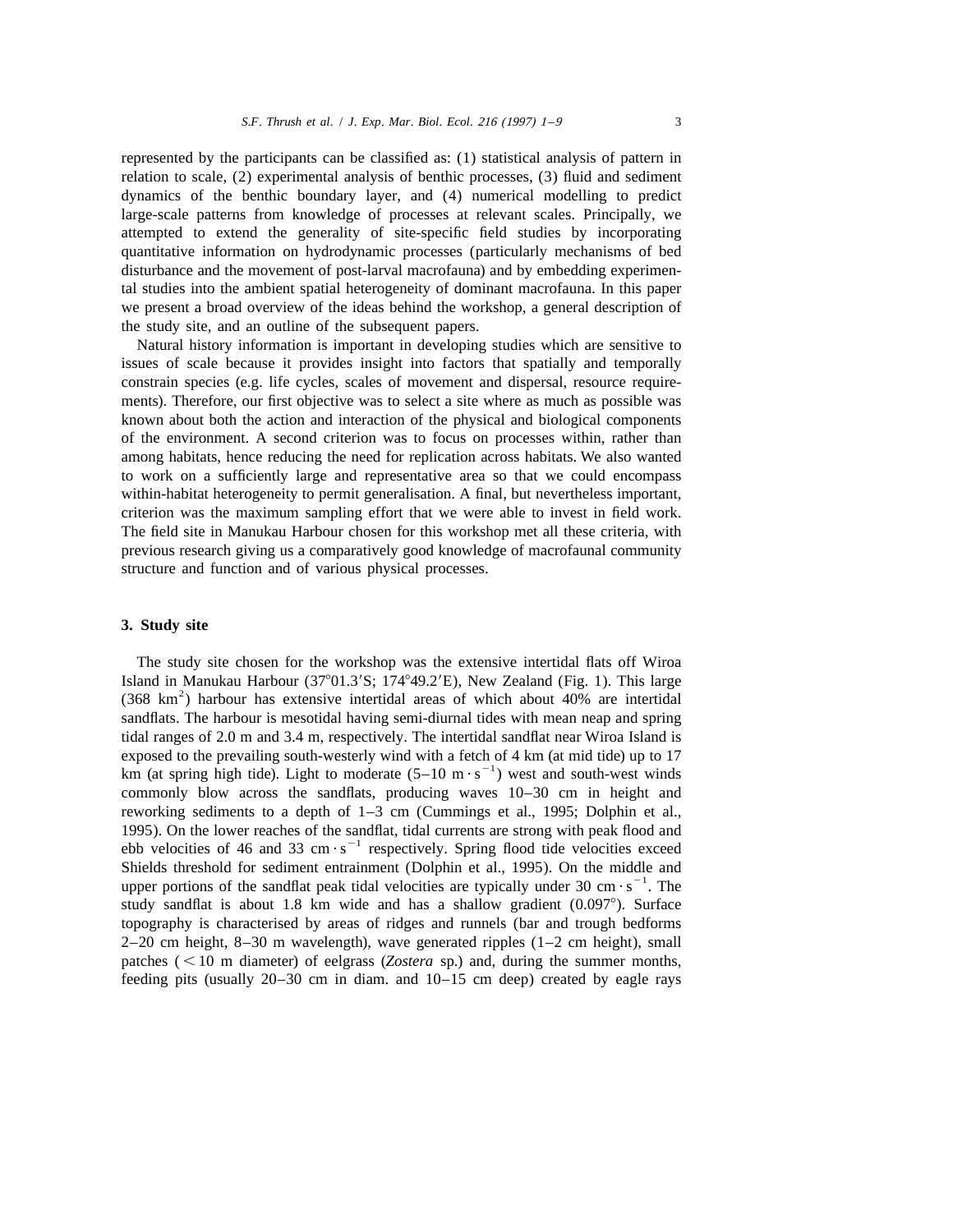

Fig. 1. Location of (A) Manukau Harbour, (B) Wiroa Island, with the extensive intertidal sandflats of Manukau Harbour outlined by dotted lines.

(*Myliobatis tenuicaudatus* (Hector)). The surface sediments comprise 0–3% gravel (primarily shell hash), 92–97% sand, and 3.5% mud by dry weight. The macrofaunal community is dominated in terms of both abundance and biomass by bivalves (Pridmore et al., 1990).

## **4. Previous work**

The soft-sediment communities of Manukau Harbour have been previously described (Powell, 1937; Grange, 1977, 1979; Henriques, 1980; Grange, 1982; Roper et al., 1988). Time-series data demonstrate that macrofaunal communities have been remarkably persistent over recent years (Turner et al., 1995). The most relevant descriptions of the Wiroa Island sandflat macrofaunal community are given in Cassie and Michael (1968) and Pridmore et al. (1990). Studies of sedimentary processes have shown that sediment entrainment by strong spring tidal currents is restricted to the lower regions of the intertidal sandflat, while episodic wind-waves  $( \leq 0.7 \text{ m}$  in height) dominate sediment resuspension in the upper intertidal reaches (Dolphin et al., 1995). Field data and hydrodynamic modelling demonstrate that semi-diurnal tides dominate circulation in Manukau Harbour (unpublished data). However, strong winds ( $\geq 7.5$  m·s<sup>-1</sup>) produce residual downwind flows over the intertidal areas which are compensated for by a residual return flow in the main channels. During the workshop, this harbour-wide hydrodynamic model was further refined to derive the tidal current patterns on the Wiroa Island sandflat.

Since 1987, studies have been conducted at the Wiroa Island site and others within Manukau Harbour, to gain an understanding of macrofaunal distribution patterns and how they are influenced by a variety of processes. The macrofaunal community of the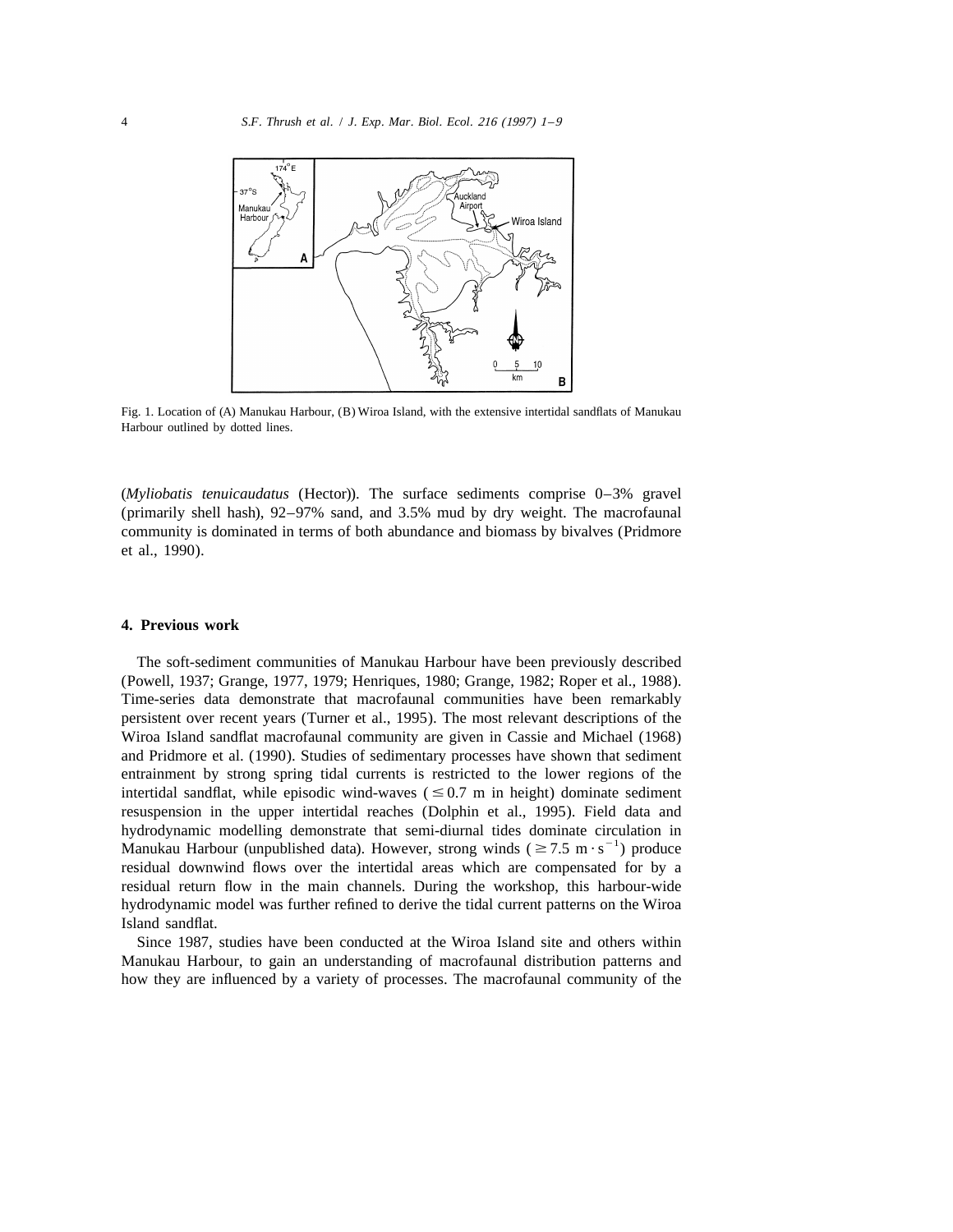Wiroa Island sandflats is dominated both numerically and in terms of biomass by bivalves, in particular the tellinid *Macomona liliana* Ireland, and the venerid *Austrovenus stutchburyi* (Gray). Polychaetes are less abundant, with the commonest species being *Travisia olens* Ehlers, *Orbinia papillosa* (Ehlers), *Aonidies oxycephala* (Sars) and *Microspio maori* Blake.

Previous studies have focused attention on the processes of disturbance and recovery, biotic interactions, resident mobility and how our perceptions of the role of these processes may be affected by spatial and temporal scales of sampling. The spatial arrangement of common bivalves and polychaetes at six,  $9000 \text{ m}^2$ , sites around the harbour, including one near Wiroa Island (Thrush et al., 1989), demonstrate a variety of patterns at scales of tens of metres. This scale of heterogeneity has had important implications for sampling design and the development of monitoring programmes (Hewitt et al., 1993; Thrush et al., 1994a). Initial insight into the importance of post-settlement movement by macrofauna came from an assessment of the recolonisation of the large pits created on the intertidal flats by feeding eagle rays. Pits were rapidly recolonised by animals common in adjacent undisturbed sediments (Thrush et al., 1991). The importance of movement by post-settlement *Macomona liliana* emerged as an active emigration response in a pesticide toxicity field study (Pridmore et al., 1991). Subsequent laboratory studies showed juvenile *Macomona liliana* were capable of actively leaving unfavourable sediments even at low shear velocities, and drifting in the water column using byssus threads (Cummings et al., 1993). Bedload and water column traps were used to investigate the dynamics of post-larval dispersal on the Wiroa Island sandflats over a 1.4–16.1 knot range in mean wind velocity (Commito et al., 1995). Strong and positive relationships among wind and water velocity, sediment flux, and post-larval dispersal, especially in the bedload, were demonstrated. Sampling of the water column over this sandflat demonstrated the importance of post-settlement drift of individuals of many common macrofaunal species (Cummings et al., 1995).

Results of these experiments emphasise the potential for high rates of flux of animals associated with wave disturbance of the sandflat. However, these physical processes do not simply swamp biological interactions. On the Wiroa Island sandflat, recolonisation of small defaunated plots is influenced by resident adult infauna. In particular, low adult densities of *Macomona liliana* can facilitate recruitment of conspecifics, while high adult densities can inhibit conspecific recruitment (Thrush et al., 1992, 1996). Evidence of further interactions involving this species came from an experiment designed to assess the effects of large vertebrate predators on macrofaunal community structure (Thrush et al., 1994b). Exclusion of eagle rays and shorebirds resulted in increased densities of large *Macomona* relative to those found in control plots. Samples collected from experimental plots at a time when densities of juvenile bivalves were high following recruitment indicated a negative interaction between adult and juvenile *Macomona*, with similar indirect effects also inferred for a variety of other macrofauna.<br>In all of these studies experimental plot size (i.e. grain) was small ( $\leq 4$  m<sup>2</sup>) and if

physical processes alone were important in determining the distribution of postsettlement macrofauna, we would expect local biotic interactions to be swamped. However, we found significant effects in our experiments despite the potential for wind-wave disturbance.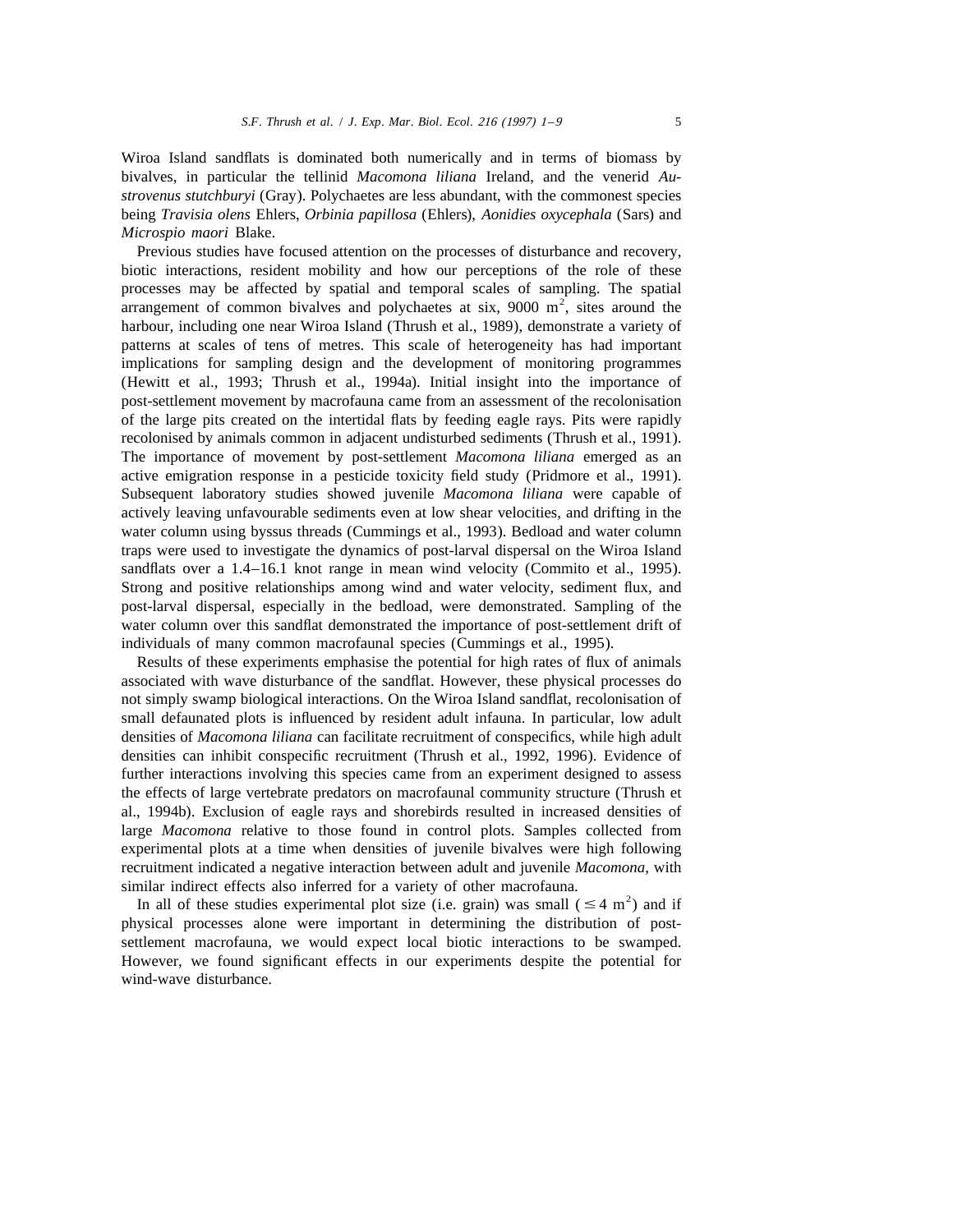#### **5. Workshop approaches**

Our goal was to conduct studies that focused on important features of the sandflat system that were sensitive to issues of scale, and the interplay of both biological and physical processes.

## 5.1. *Analysis of patterns*

Our primary intention was to produce a map of the distribution of infauna that would enable us to assess the interdependence of pattern and process within a representative area of sandflat. We focused our attentions on the most dominant species *Macomona liliana*. A preliminary sampling exercise identified appropriate sampling strategies (i.e. determined lag and grain) and coincidentally, enabled us to assess co-occurrence relationships between individuals over various spatial scales (Hewitt et al., 1997). The density of adult *Macomona* was then mapped within a  $250 \times 500$  m area. The map generated from this grid provided a ''density-scape'' against which variations in physical and biological conditions could be assessed and into which process studies could be embedded. Specific hypotheses concerned: predator densities relative to macrofaunal densities (Cummings et al., 1997; Hines et al., 1997); post-settlement movement relative to macrofaunal densities (Turner et al., 1997); spatial modelling of macrofaunal densities relative to variations in physical conditions (Legendre et al., 1997).

## 5.2. *Experimental analysis of adult*/*juvenile interactions and predation in relation to neighbourhood density*

A novel design was developed to test adult/juvenile interactions amongst *Macomona* in relation to the neighbourhood density of adult *Macomona* (Thrush et al., 1997). Density variation within the  $250 \times 500$  m grid was used explicitly for this purpose. Each grid point was assigned a neighbourhood density, which was the mean density derived from the density estimate at that point and in the 8 grid cells surrounding it. This allowed us to assign a quantitative value ( $\bar{x} \pm sd$ ) to each point, rather than having it become a unit within a larger area where the mean density is taken as homogeneous. This differentiates our approach from experiments or surveys which exploit blocking or stratification. Our design uses the density-scape of adult *Macomona* as a continuous description of heterogeneity, hence recognising that variation occurs on all scales and is not just restricted to one scale (i.e. blocks or strata). In other words, neighbourhood density was treated as a ratio scale (regression-type) variable, rather than a nominal (ANOVA-type) variable. The advantages of this design were: (1) results can be scaled up statistically to the entire experimental area, not just to preselected patches; (2) there were no border effects through location of treatments at the edges of patches; (3) the survey data was quantitatively integrated into the experimental design, leading to a tighter coupling of experiment to survey, specifically via generalized linear models (McCullagh and Nelder, 1989) which are more informative than a nominal-scale models.

We also specifically addressed how variations in grain and lag (i.e. size and spacing of replicates) may influence experimental results with a further experiment utilizing a more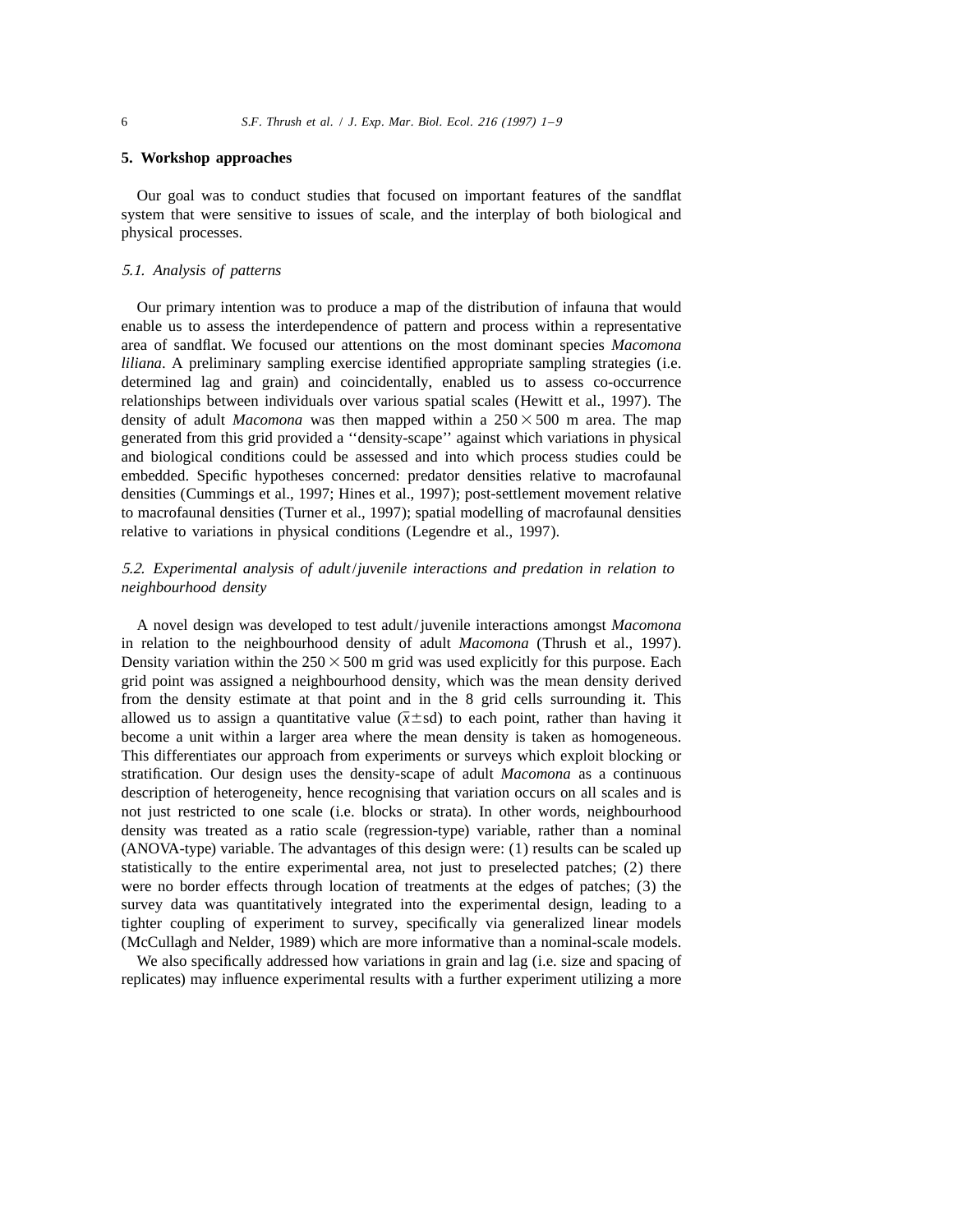classical complete randomized block design. This experiment focused on adult/juvenile interactions amongst the second most common bivalve on the sandflat *Austrovenus stutchburyi* (Whitlatch et al., 1997).

## 5.3. *Characterisation of the hydrodynamic regime*, *and its effects on macrofaunal movement and food supply*

The set-up and calibration of models to realistically simulate hydrodynamic processes is non-trivial, involving schematization of the bathymetry over the entire harbour and the collection of current and tide-level data. Collection of physical data and hydrodynamic modelling (Bell et al., 1997) were undertaken because import and export of macrofauna arises from both passive and active movements related to the hydrodynamic regime. Although the relative importance of transport mechanisms operating over a range of advective and diffusive scales cannot be readily determined, the flux of animals and potentially co-varying physical variables could be measured at various points on the spatial grid (Grant et al., 1997; Turner et al., 1997b).

### 5.4. *Synthesis and the modelling of processes*

The expectation of this large collaborative study was to develop the ability to predict large-scale patterns from a knowledge of underlying processes. If an acceptable model could be generated and verified then it would be possible to scale-up from our results. We developed two types of models that tested the effects of scale as an extension of our field work: a computer simulation model (McArdle et al., 1997) and a dimensionless ratio scaling model (Schneider et al., 1997).

This, in summary, was the purpose of the NIWA Workshop. We hope the following papers provide some insight into the quantitative synthesis of pattern and process studies (Eberhardt and Thomas, 1991) that enable large-scale predictions to incorporate the small-scale phenomena that can so profoundly influence community structure.

#### **Acknowledgements**

We thank Dave Raffaelli and Richard Warwick for their comments on early drafts of this manuscript. This research was made possible by support from NIWA-NSOF and FRST-CO1517.

#### **References**

- Addicot, J.F., Aho, J.M., Antolin, M.F., Padilla, D.K., Richardson, J.S., Soluk, D.A., 1987. Ecological neighborhoods: scaling environmental patterns. Oikos 49, 340–346.
- Bell, R.G., Hume, T.M., Dolphin, T.J., Green, M.O., Walters, R.A., 1997. Characterisation of physical environmental factors on an intertidal sandflat, Manukau Harbour, New Zealand. J. Exp. Mar. Biol. Ecol. 216 (1–2), 11–31.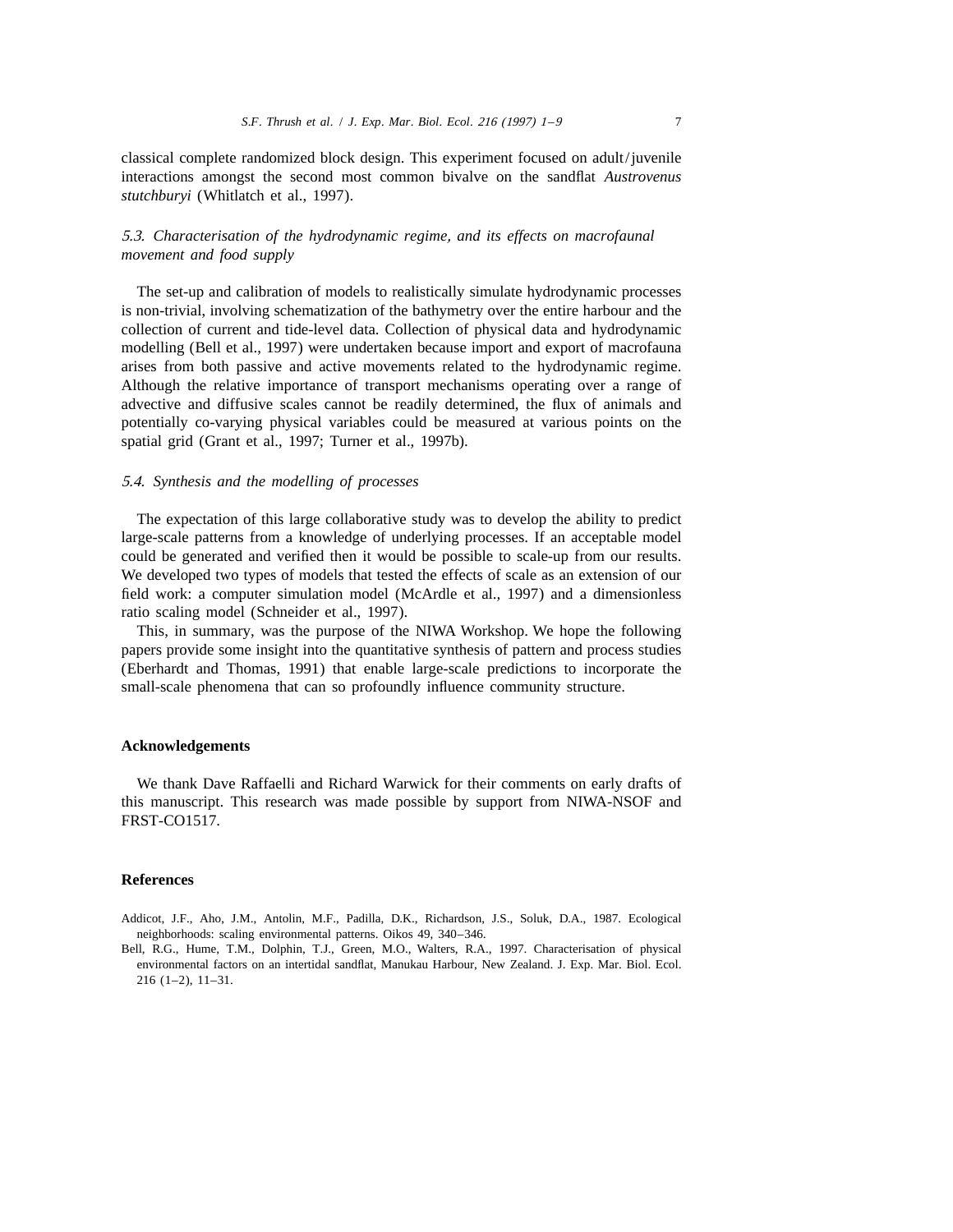- Cassie, R.M., Michael, A.D., 1968. Fauna and sediment of an intertidal mudflat: a multivariate analysis. J. Exp. Mar. Biol. Ecol. 2, 1–23.
- Carpenter, S.R., Chisholm, S.W., Krebs, C.J., Schindler, D.W., Wright, R.F., 1995. Ecosystem experiments. Science 269, 324–327.
- Commito, J.A., Thrush, S.F., Pridmore, R.D., Hewitt, J.E., Cummings, V.J., 1995. Dispersal dynamics in a wind-driven benthic system. Limnol. Oceanogr. 40, 1513–1518.
- Cummings, V.J., Pridmore, R.D., Thrush, S.F., Hewitt, J.E., 1993. Emergence and floating behaviours of post-settlement juveniles of *Macomona liliana* (Bivalvia: Tellinacea). Mar. Behav. Physiol. 24, 25–32.
- Cummings, V.J., Pridmore, R.D., Thrush, S.F., Hewitt, J.E., 1995. Post-settlement movement by intertidal benthic macroinvertebrates: do common New Zealand species drift in the water column? N.Z. J. Mar. Freshwat. Res. 29, 59–67.
- Cummings, V.J., Schneider, D.C., Wilkinson, M.R., 1997. Multiscale experimental analysis of aggregative responses of mobile predators to infaunal prey. J. Exp. Mar. Biol. Ecol. 216 (1–2), 211–227.
- Dayton, P.K., 1971. Competition, disturbance and community organisation: The provision and subsequent utilization of space in a rocky intertidal community. Ecol. Monogr. 41, 351–389.
- Dolphin, T.J., Hume, T.M., Parnell, K.E., 1995. Sedimentary and oceanographic processes on a sandflat in an enclosed sea, Manukau Harbour, New Zealand. Mar. Geol. 128, 169–181.
- Eberhardt, L.L., Thomas, J.M., 1991. Designing environmental field studies. Ecol. Monogr. 61, 53–73.
- Giller, P.S., Hildrew, A.G., Raffaelli, D., 1994. Aquatic Ecology: Scale, Pattern and Process. Blackwells Scientific, Oxford, England, 649 pp.
- Grange, K., 1977. Littoral benthos-sediment relationships in Manukau Harbour, New Zealand. N.Z. J. Mar. Freshwat. Res. 11, 111–123.
- Grange, K., 1979. Soft-bottom macrobenthic communities of the Manukau Harbour, New Zealand. N.Z. J. Mar. Freshwat. Res. 13, 315–329.
- Grange, K., 1982. Macrobenthic communities at possible combined-cycle power station sites in Manukau and Waitemata harbours, Auckland. NZOI Oceanographic Summary 19, 20.
- Grant, J., Turner, S.J., Legendre, P., Hume, T.M., Bell, R.G., 1997. Patterns of sediment reworking and transport over small spatial scales on an intertidal sandflat, Manukau Harbour, New Zealand. J. Exp. Mar. Biol. Ecol. 216 (1–2), 33–50.
- Hairston, Snr. N.G., 1989. Ecological Experiments: Purpose, Design and Execution. Cambridge University Press, Cambridge, 370 pp.
- He, F., Legendre, P., Bellehumeur, C., LaFrankie, J.V., 1995. Diversity pattern and spatial scale: a study of a tropical rain forest of Malaysia. Env. Ecol. Stat. 1, 265–286.
- Henriques, P.R., 1980. Faunal community structure of eight soft shore, intertidal habitats in the Manukau Harbour. N.Z. J. Ecol. 3, 397–403.
- Hewitt, J.E., Legendre, P., McArdle, B.H., Thrush, S.F., Bellehumeur, C., Lawrie, S.M., 1997. Identifying relationships between adult and juvenile bivalves at different spatial scales. J. Exp. Mar. Biol. Ecol. 216  $(1-2)$ , 77-98.
- Hewitt, J.E., McBride, G.B., Pridmore, R.D., Thrush, S.F., 1993. Patchy distributions: optimizing sample size. Env. Mon. Ass. 27, 95–105.
- Hines, A.H., Whitlatch, R.B., Thrush, S.F., Hewitt, J.E., Cummings, V.J., Dayton, P.K., Legendre, P., 1997. Nonlinear foraging response of a large marine predator to benthic prey: eagle ray pits and bivalves in a New Zealand sandflat. J. Exp. Mar. Biol. Ecol. 216 (1–2), 191–210.
- Isaaks, E.H., Srivastava, R.M., 1989. Applied Geostatistics. Oxford University Press, Oxford, England, 561 pp.
- Kolasa, J., Pickett, S.T.A., 1991. Ecological Heterogeneity. Springer–Verlag, New York, 332 pp.
- Kotliar, N.B., Wiens, J.A., 1990. Multiple scales of patchiness and patch structure: a hierarchical framework for the study of heterogeneity. Oikos 59, 253–260.
- Legendre, P., 1993. Spatial autocorrelation: trouble or new paradigm? Ecology 74, 1659–1673.
- Legendre, P., Thrush, S.F., Cummings, V.J., Dayton, P.K., Grant, J., Hewitt, J.E., Hines, A.H., McArdle, B.H., Pridmore, R.D., Schneider, D.C., Turner, S.J., Whitlatch, R.B., Wilkinson, M.R., 1997. Spatial structure of bivalves in a sandflat: scale and generating processes. J. Exp. Mar. Biol. Ecol. 216 (1–2), 99–128.
- Levin, S.A., 1988. Pattern, scale and variability: An ecological perspective. In: Hastings, A. (Ed.), Community Ecology. Springer–Verlag. Berlin, pp. 1–12.